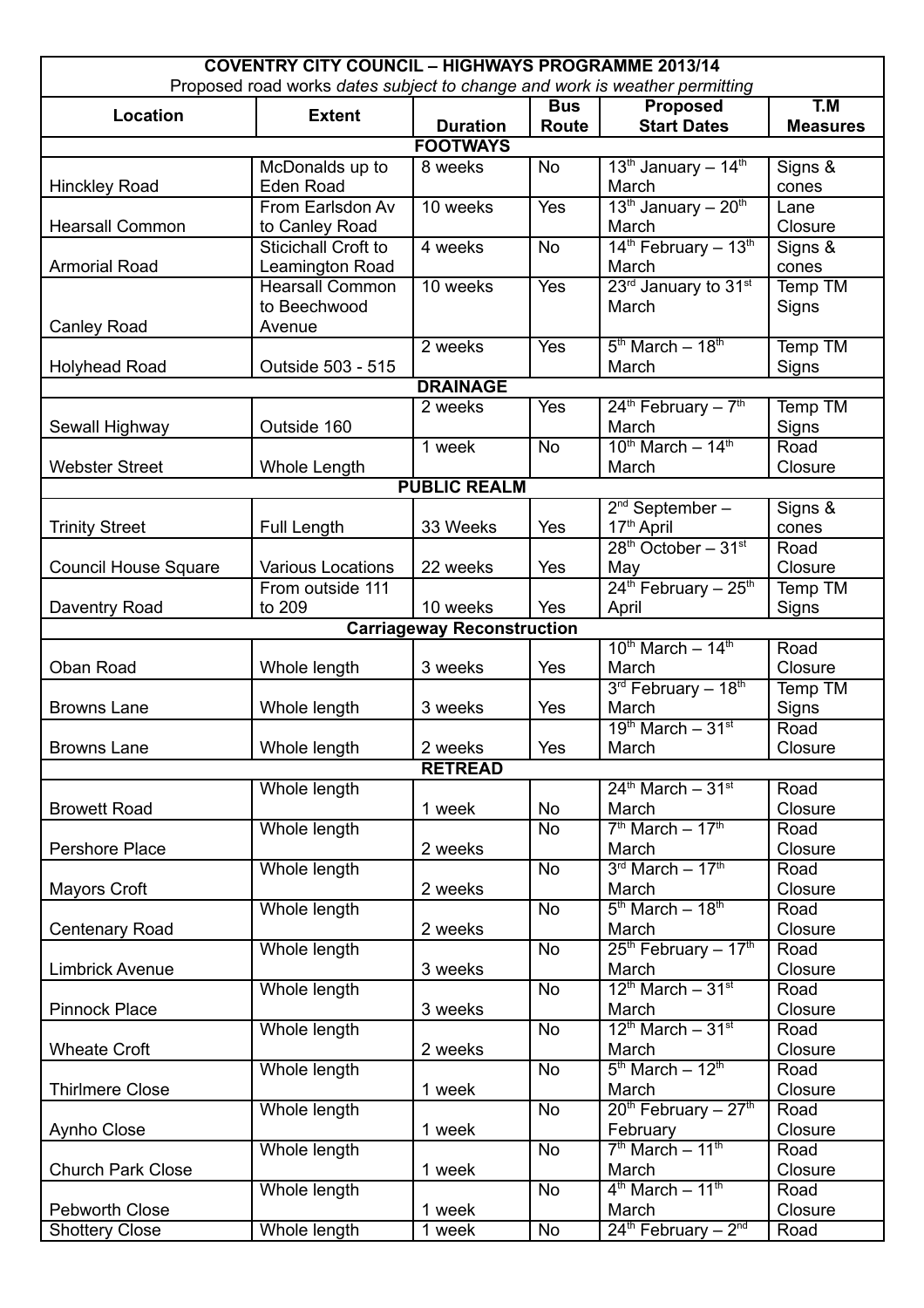|                           |                       |                    |           | March                             | Closure         |
|---------------------------|-----------------------|--------------------|-----------|-----------------------------------|-----------------|
|                           | Whole length          |                    | <b>No</b> | $10^{th}$ March - $13^{th}$       | Road            |
| Unicorn Lane              |                       | 1 week             |           | March                             | Closure         |
|                           | Whole length          |                    | <b>No</b> | $3rd$ March $-10th$               | Road            |
| <b>Wiltshire Close</b>    |                       | 1 week             |           | March                             | Closure         |
|                           | Whole length          |                    | <b>No</b> | $6th$ March $-13th$               | Road            |
| <b>Greensleeves Close</b> |                       | 1 week             |           | March                             | Closure         |
|                           | Whole length          |                    | <b>No</b> | $11th$ March $-20th$              | Road            |
| <b>St Martins Road</b>    |                       | 2 weeks            |           | March                             | Closure         |
|                           | Whole length          |                    | <b>No</b> | $7th$ March $-11th$               | Road            |
| <b>Whitnash Grove</b>     |                       | 4 days             |           | March                             | Closure         |
|                           |                       | <b>OTHER WORKS</b> |           |                                   |                 |
|                           | Junction with         | 6 weeks            |           | 11 <sup>th</sup> January - $28th$ | Lane            |
| A45 - Kenpas Way          | Kenilworth Road       |                    | Yes       | February                          | Closures        |
|                           |                       | 13 Weeks           |           | $7th$ January - 31 <sup>st</sup>  | Signs and       |
| <b>Charter Avenue</b>     | Whole length          |                    | Yes       | March                             | Cones           |
|                           | Junction with         | 1 week             |           | $24th$ February - $28th$          | Temp TM         |
| <b>Windmill Road</b>      | Longford Road         |                    | Yes       | February                          | Signs           |
|                           |                       | 6 weeks            |           | $15th$ January - $28th$           | Occupation      |
| London Road slip - A444   | Slip Road             |                    | <b>No</b> | February                          | of Highway      |
|                           | Junction 8 slip       | 2 weeks            |           | $5th$ February - 28 <sup>th</sup> | Lane            |
| Junction 8 slip road      | road                  |                    | Yes       | February                          | <b>Closures</b> |
|                           | Slip road in front of | 1 day              |           |                                   | Road            |
| Daventry Road             | shops                 |                    | <b>No</b> | $2nd$ March                       | Closure         |

(For highways maintenance works contact; Richard Haycock 02476 831727)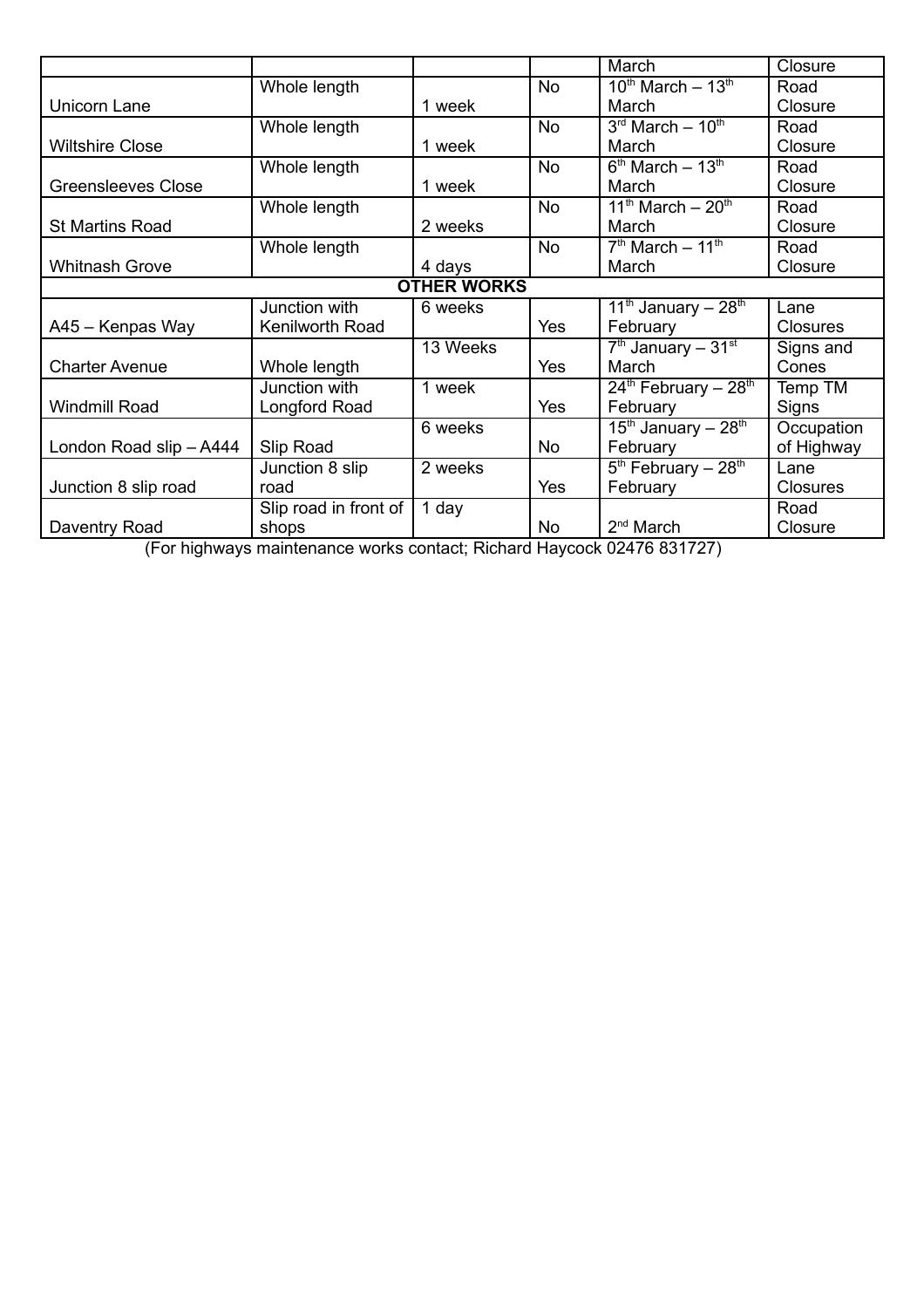## **COVENTRY CITY COUNCIL KNOWN ROADWORKS AND DISRUPTIONS AS AT 28/02/14 CLOSURES**

#### **Public Realm Works**

See above for general programme;

Little Park Street/Earl St/Much Park St/St Johns St;

Note closure of Earl Street, Jordan Well, Much Park Street as of 06/01/14 for approx 8 weeks; no vehicular access will be possible to Bayley Lane and St Mary's Street whilst these closures are in place. High St also will be closed from 03/03/14 from Hay Lane to Little Park St. Pedestrian access will be maintained, During this time access to High Street will be maintained via Salt Lane and with two way running along Greyfriars Lane. The diversion route will be clearly signed and pedestrian access will be maintained at all times . Public realm works contact; Chris Young (Coventry City Council); 02476 834324 Traffic management; Highway Traffic Management (HTM) 0121 326 9143.

#### **Coundon Road (Level Crossing); 16/03/14 - 17/03/14 (Night – Sun 6pm – Mon 6.00am)**

A Sunday evening/overnight road closure will be in place to enable works by Network Rail at Coundon Road level crossing. Sunday 16/03/14 18.00hrs, to Monday morning 06.00hrs.. Disruption will be minimised and a signed diversion will be in place whilst works are carried out.

Contact; JPCS Ltd - Tel 07702 812084

#### **A45/A46 Tollbar End - HIGHWAYS AGENCY WORKS. Various works for improvement & resurfacing, including road and footpath closures (Ongoing)**

Ongoing works

On 1 November 2013 The Highways Agency commenced works in advance of the main start date (Jan 2014). These works are as follows:

There will be associated traffic management in place whilst these works are being undertaken. Intermittent closures of footpaths will be necessary (alternative routes will be provided).

| <b>Date</b>                  | <b>Duration</b>                                       | <b>Details</b>                                                                                                                                                                                                                                                                                                                                                                                                       | <b>Allow</b><br>an Extra |  |
|------------------------------|-------------------------------------------------------|----------------------------------------------------------------------------------------------------------------------------------------------------------------------------------------------------------------------------------------------------------------------------------------------------------------------------------------------------------------------------------------------------------------------|--------------------------|--|
| 17 to 21<br>February<br>2014 | Off-peak days<br>(9:30 am to<br>15:30 pm)             | • Lane 1 closures on the A45 Stonebridge Highway, eastbound &<br>westbound. • Lane 1 closures on the A46 Coventry Eastern<br>Bypass, eastbound & westbound. • Lane closure on the B4110<br>London Road at Tollbar Island, northbound. • Lane closures on<br>Siskin Drive                                                                                                                                             |                          |  |
| 17 to 21<br>February<br>2014 | Off-peak<br>nights (08:00<br>pm to<br>$06:00$ am)     | • Lane 1 closures on the A45 Stonebridge Highway, eastbound &<br>westbound. • Lane 1 closures on the A46 Coventry Eastern<br>Bypass, eastbound & westbound. • Lane 1 closures on the A45<br>London Road, northbound.                                                                                                                                                                                                 | Up to $10$<br>minutes    |  |
| 22<br>February<br>2014       | days (08:00<br>am to<br>$16:00 \text{ pm}$ )          | • Lane 1 closures on the A45 Stonebridge Highway, eastbound &<br>westbound. • Lane 1 closures on the A46 Coventry Eastern<br>Bypass, eastbound & westbound.                                                                                                                                                                                                                                                          | Up to $10$<br>minutes    |  |
| 24 to 28<br>February<br>2014 | Off-peak days<br>$(9:30$ am to<br>15:30 <sub>pm</sub> | • Lane 1 closures on the A45 Stonebridge Highway, eastbound &<br>westbound • Lane 1 closures on the A46 Coventry Eastern Bypass,<br>eastbound & westbound • Lane 1 closures on the A46 Kenilworth<br>Bypass, northbound up to Stivichall Island • Lane closure on the<br>B4110 London Road at Tollbar Island, northbound • Lane closures<br>on Siskin Drive • Lane closures on Stonehouse Lane and<br>Sedgemoor Road | up to 10<br>minutes      |  |
| 24 to 28<br>February<br>2014 | Off-peak<br>nights<br>(08:00pm to<br>06:00am)         | • Lane 1 closures on the A45 Stonebridge Highway, eastbound &<br>westbound • Lane 1 closures on the A46 Coventry Eastern Bypass,<br>eastbound & westbound • Lane closures on Siskin Drive • Lane 1<br>closures on the A45 London Road, northbound • Lane closures on<br>Stonehouse Lane                                                                                                                              | up to $10$<br>minutes    |  |

Please see the Highways Agency website for further information <http://www.highways.gov.uk/roads/road-projects/a45a46-tollbar-end-improvement/>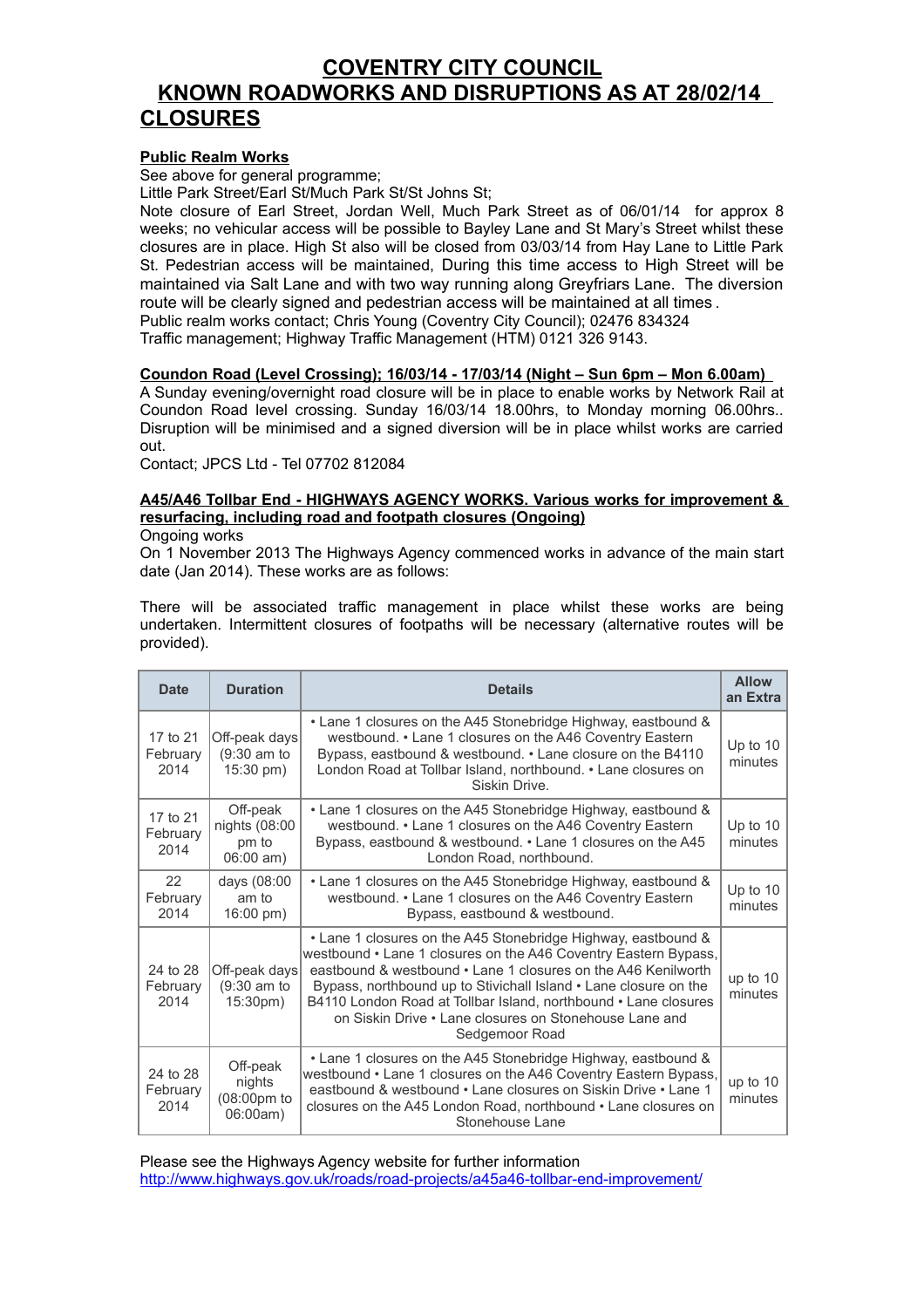# **DELAYS LIKELY**

#### **A45 Kenpas Highway/Fletchamstead Highway – Junction Kenilworth Road – 06/01/14, for 8 weeks.**

Traffic management including temporary signals and right turn bans from the A45 to Kenilworth Road will be in place whilst improvement and maintenance works are carried out at this junction. Disruption will be minimised. However delays will be unavoidable when works are in progress and it may be advisable to use an alternative route where possible. Contact; Coventry City Council, Hakan Bikim; 02476 831350

Traffic management; Highway Traffic Management (HTM) 0121 326 9143.

#### **Street Lighting Maintenance; Ongoing works by Balfour Beatty on behalf of Coventry City Council – Various Locations**

Traffic management will be in place to allow street lighting maintenance. Offpeak working to minimise disruption. Locations will vary daily depending on progress of works.

Traffic management disruption to be minimised, with road narrowing/lane closures for majority of works. Temporary signals where required. Current locations include;

- St James Lane 27/01/14 07/03/14 (offpeak 09.30 15.30hrs)
- Charter Avenue 17/02/14 18/04/14 (offpeak 09.30 15.30hrs)

Tel; Lighting Coventry 02746 708060

<http://www.lightingcoventry.com/index.aspx>

Traffic Management; GTM (Greenlight Traffic Management) 0845 5000 123

#### **Coventry Ringroad A4053 - Ongoing**

Numerous works are in progress from junction 4 to junction 8 for maintenance and Friargate development works. These will include lane closures as and when required as well as night closures of certain sections of the ring road. Disruption will be minimised with traffic management in place during offpeak/weekend hours wherever possible. However the nature of works may necessitate traffic management during peak times in some instances. Delays are likely during these times.

(Traffic management; Various, dependent on location).

#### **Western Power; Replacement of 132KV High Voltage Power Cable; Hearsall to Whitley. November 2013 to June 2014**

Please note Western Power Distribution are due to undertake essential maintenance to replace a high voltage power cable from Hearsall to Whitley, preliminary works commencing November 2013. This will require various roadworks including mainly temporary signals on a rolling location basis as works progress, and in some instance road closures. Disruption by works and traffic management will be minimised as far as is possible. However, delays will be unavoidable in some instances. Main works will commence  $20<sup>th</sup>$  Jan 2014 and will be phased. Current intended working dates are as follows;

DAVENTRY ROAD ; 20-JAN-2014 ONGOING \*\*NOTE 5-way signals in place at junction of Daventry Rd & Quinton Road/Quinton Park from 10/2/14, to switch to 2-way signals when works are clear of junction .\*\*

EARLSDON AVENUE NORTH ; 27-JAN-2014 to 14-MAR-2014 Note temp signals in place from 18/02/14.

HUMBER ROAD; 27-JAN-2014 to 31-JAN-2014

HUMPHREY BURTONS ROAD; 05-FEB-2014 to 21-MAR-2014. Note temp signals in place from 18/02/14.

QUEENSLAND AVENUE; 20-JAN-2014 to 31-JAN-2014. Note temp signals in place from 18/02/14.

SPENCER AVENUE ; 17-FEB-2014 to 18-APR-2014 .

SPENCER ROAD; 27-JAN-2014 to 21-FEB-2014. Note road closure from 17th Feb 2014 THE HIRON 20-JAN to 20 FEB 2014 (Road closure)

FIFE ROAD 20-JAN to 02 FEB 2014 (Road Closure)

HEARSALL COMMON; MAR 2014 (revised to reduce disruption)

Traffic Management; Traffix Ltd 0800 819 9001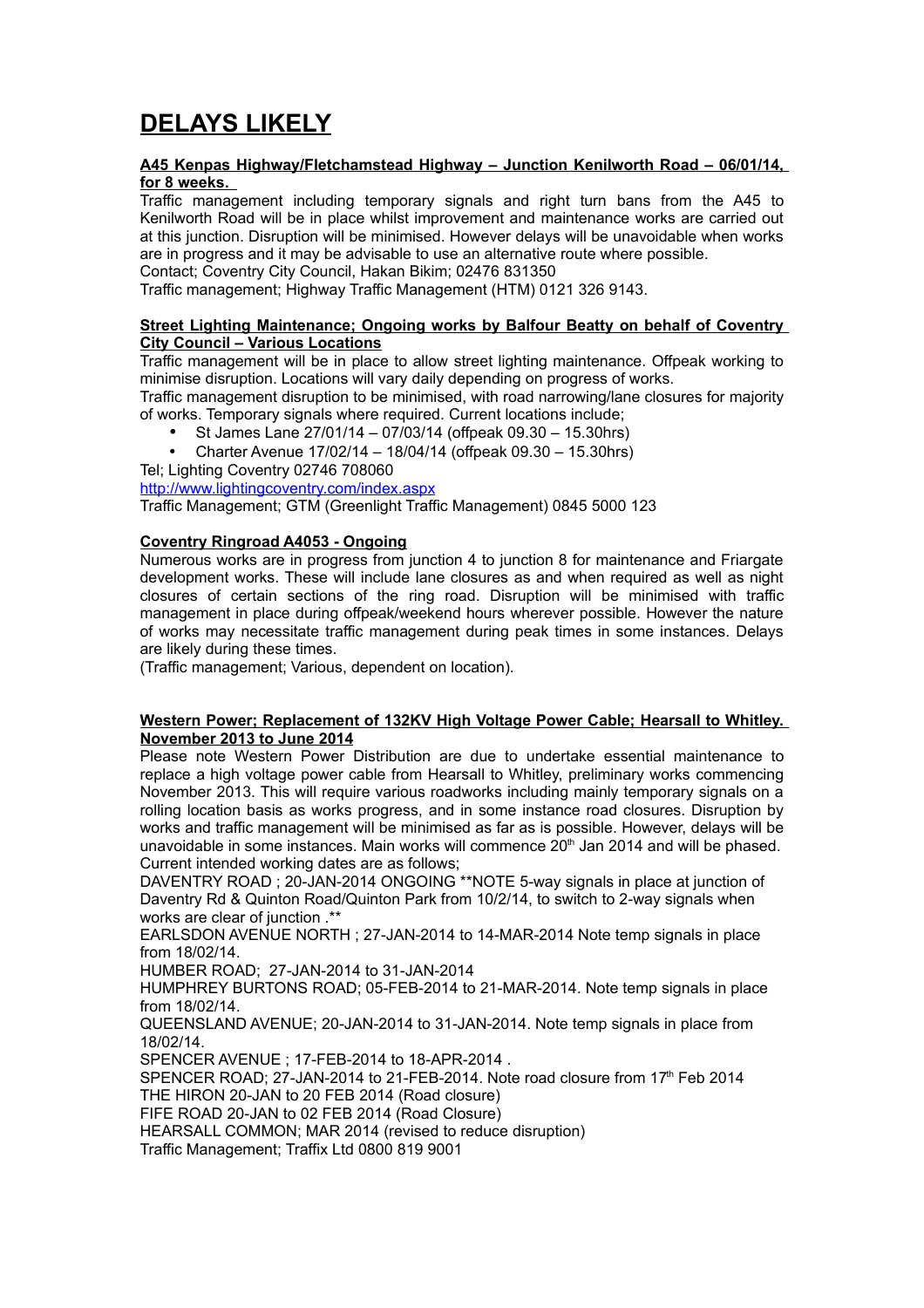#### **Hinckley Road A4600 (northbound carriageway), from near junc Wigston Rd, to junction Eden Road 13/01/14, for 6 weeks approx**

Lane closures will be in place to facilitate both electrical maintenance works by Western Power Distribution and Footway/Cycleway improvement works on behalf of Coventry City Council. Disruption and overall time on site will be minimised by use of both Night and offpeak daytime working as apt, avoiding use of lane closures during peak times. However, delays are possible whilst works are in progress.

Traffic management; Highway Traffic Management (HTM) 0121 326 9143.

#### **Binley Road, junction Brays Lane; Sunday 02/03/14**

Temporary signals will be in place to allow urgent repair works by Kier MG Ltd on behalf of Severn Trent Water. Sunday working to minimise disruption. Contact; Kier MG Ltd 01332 683044 / 0800 5877108.

#### **Tanners Lane, (23/02/14, ongoing)**

Temporary signals will be in place for continuation of work by O'Connor Utilities on behalf of Western Power Distribution. Any works involving 3-way temp signals at junctions will be weekend only. 2-way signals will in place during the week, with provision for manual control at peak times should traffic conditions require.

Delays are possible whilst works are in progress.

For further information, please also see; Coventry City Council website <http://www.coventry.gov.uk/info/569/roads-roadworks>

Public Realm (Coventry City Council) works contact; Chris Young; 02476 834324

Coventry City Council Highways maintenance works contact; Richard Haycock 02476 831727

A45/Kenilworth Rd junction improvement works (Coventry City Council) contact; Hakan Bikim; 02476 831350

Elgin website; <http://roadworks.org/>

Highways Agency; Live Traffic information <http://www.highways.gov.uk/traffic-information/>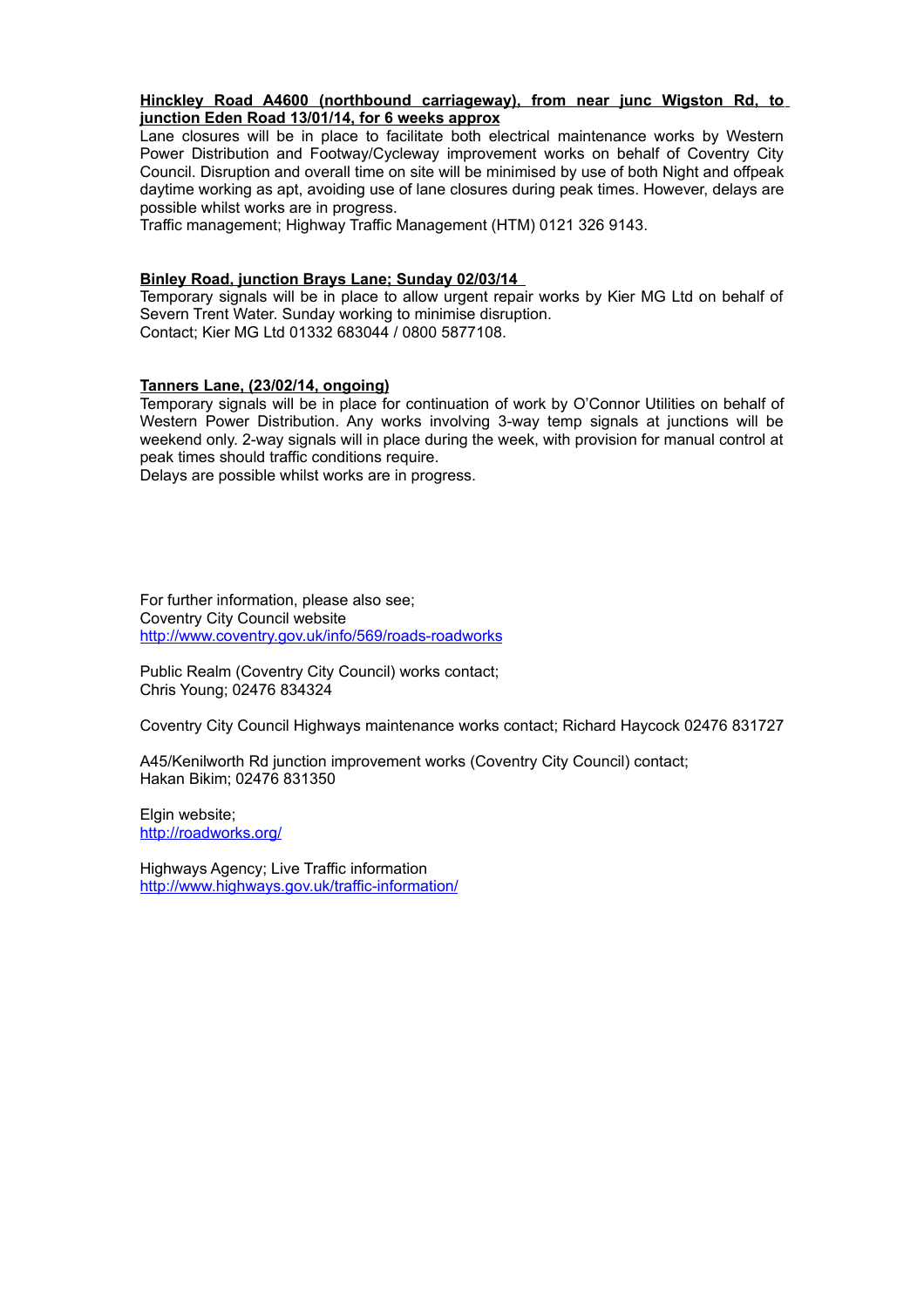### **Coventry Half Marathon; Sunday 23rd March**

Coventry's 2014 Half Marathon will take place on the morning of Sunday 23rd March. This will include numerous road closures and traffic management from late Saturday/early Sunday morning for certain roads. During the event itself, pedestrian access will be maintained, and vehicular access will be maintained where possible. Disruption will be minimised and the closures lifted as soon as possible once the event has passed and it is safe to do so.

| <b>Road Name</b>                                              | <b>Section</b>                                                                                                                                                                                                                   | <b>Closure Details</b>                                                                                                                          | <b>Closure</b><br><b>Schedule</b>       |
|---------------------------------------------------------------|----------------------------------------------------------------------------------------------------------------------------------------------------------------------------------------------------------------------------------|-------------------------------------------------------------------------------------------------------------------------------------------------|-----------------------------------------|
| <b>Hales</b><br><b>Street</b>                                 | Closed between Bishop<br>Street and Fairfax Street (at<br>Britannia Hotel Overpass).<br>Also closed on section of<br>Hales Street next to The Old<br>Fire Station, between<br>Whittle Arches and<br>entrance/exit to Bus Station | Closed in both directions                                                                                                                       | 4.00am -<br>2.00pm                      |
|                                                               | Between Bishop Street &<br>Trinity Street (150m section)                                                                                                                                                                         | Closed in both directions                                                                                                                       | 7.00pm Sat<br>22nd - 2.00pm<br>Sun 23rd |
| <b>Trinity</b><br><b>Street</b>                               | <b>Closed between Hales</b><br>Street and Cross Cheaping                                                                                                                                                                         | Closed in both directions                                                                                                                       | 4.00am -<br>2.00pm                      |
| Cross<br><b>Cheaping</b>                                      | Closed between Trinity<br><b>Street and Palmer Lane</b>                                                                                                                                                                          | Closed in both directions                                                                                                                       | 4.00am -<br>2.00pm                      |
| <b>The</b><br><b>Burges</b>                                   | Closed between Palmer<br>Lane and Hales Street                                                                                                                                                                                   | Closed in both directions                                                                                                                       | 4.00am -<br>2.00pm                      |
| <b>Palmer</b><br>Lane                                         | Closed between The Burges<br>and Trinity Street                                                                                                                                                                                  | Closed in both directions                                                                                                                       | 4.00am -<br>2.00pm                      |
| <b>Fairfax</b><br><b>Street</b>                               | <b>Closed between Hales</b><br><b>Street and Cox Street</b>                                                                                                                                                                      | Closed in both directions                                                                                                                       | $6.00am -$<br>1.30pm                    |
| <b>Cox Street</b>                                             | Closed between Fairfax<br><b>Street and Gosford Street</b>                                                                                                                                                                       | Closed in both directions                                                                                                                       | $6.00am -$<br>1.30pm                    |
| <b>Jordan</b><br><b>Well / Earl</b><br><b>Street</b>          | Closed between Cox Street<br>and High Street                                                                                                                                                                                     | Closed in both directions                                                                                                                       | $6.00am -$<br>1.30pm                    |
| <b>High Street</b>                                            | Closed between Earl Street<br>and Greyfriars Lane                                                                                                                                                                                | Closed in both directions                                                                                                                       | $6.00am -$<br>1.30pm                    |
| <b>Greyfriars</b><br>Lane                                     | Closed between High Street<br>and Salt Lane                                                                                                                                                                                      | Closed in both directions                                                                                                                       | $6.00am -$<br>1.30pm                    |
| <b>Salt Lane</b>                                              | <b>Closed between Greyfriars</b><br>Lane and Little Park Street                                                                                                                                                                  | Closed in both directions                                                                                                                       | $6.00am -$<br>1.30pm                    |
| <b>Little Park</b><br><b>Street</b>                           | <b>Closed between Earl Street</b><br>and New Union Street                                                                                                                                                                        | Closed in both directions                                                                                                                       | $6.00am -$<br>1.30pm                    |
| <b>New Union</b><br>Street /<br><b>Warwick</b><br><b>Road</b> | Closed between Little Park<br><b>Street and Greyfriars Road</b><br>roundabout                                                                                                                                                    | Closed in both directions,<br>aside from small<br>clockwise section left<br>open for access between<br>ring road junction 5 and<br>Friar's Road | $6.00am -$<br>1.30pm                    |

#### **Road closures including intended times;**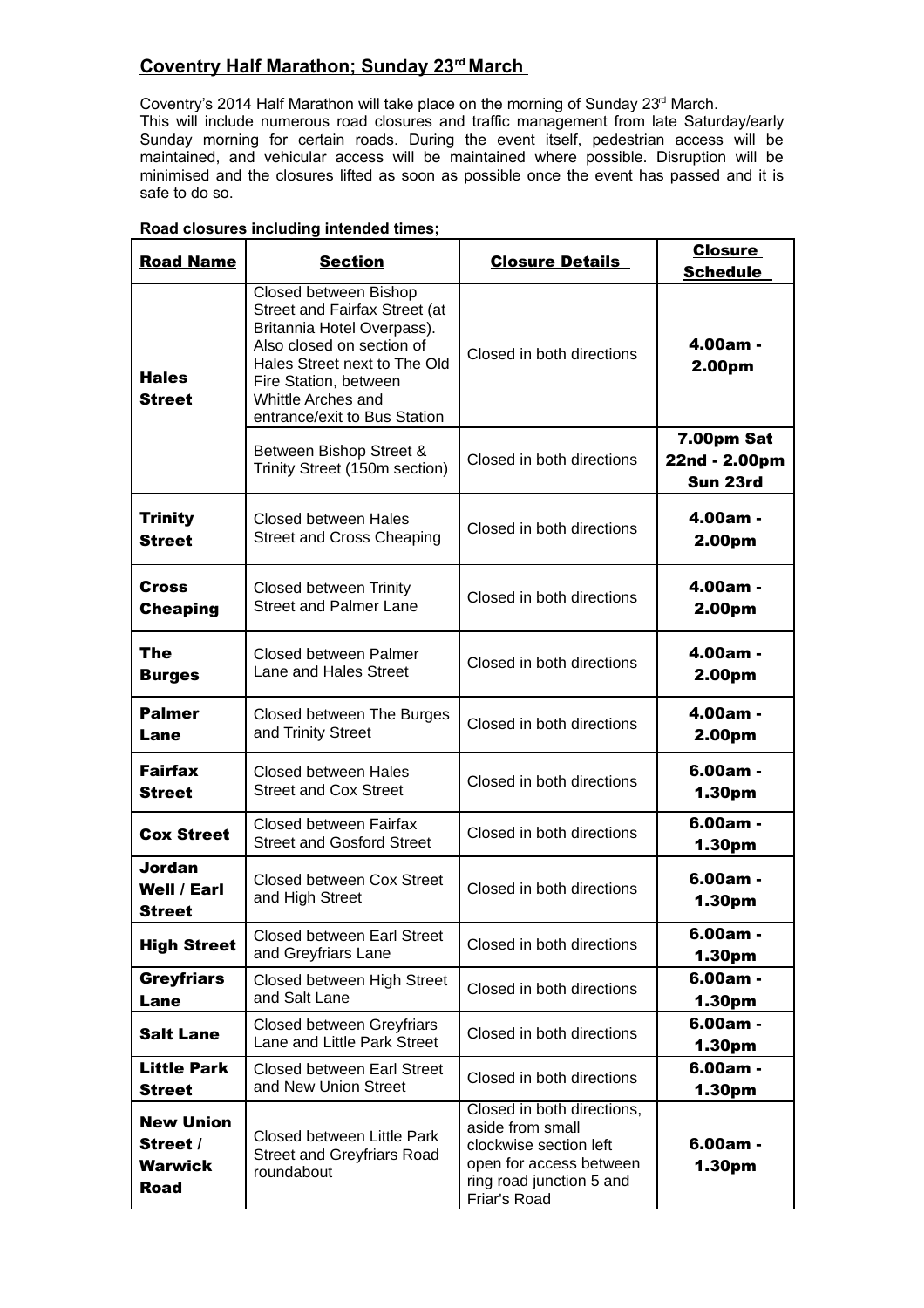| <b>Greyfriars</b><br>Road /<br><b>Corporatio</b><br>n Street /<br><b>Queen</b><br>Victoria<br><b>Road</b> | Closed between Warwick<br>Road roundabout and<br><b>Bishop Street</b>     | Closed in both directions                                                                                   | $6.00am -$<br>1.30pm |
|-----------------------------------------------------------------------------------------------------------|---------------------------------------------------------------------------|-------------------------------------------------------------------------------------------------------------|----------------------|
| <b>Upper Well</b><br><b>Street</b>                                                                        | Closed between Corporation<br><b>Street and Ring Road</b><br>(junction 9) | Closed in both directions                                                                                   | $6.00am -$<br>1.30pm |
| <b>Radford</b><br><b>Road</b>                                                                             | Closed between Ring Road<br>(junction 9) and Lawrence<br>Saunders Road    | Closed northbound<br>carriageway only                                                                       | $6.00am -$<br>1.30pm |
| Lawrence<br><b>Saunders</b><br><b>Road</b>                                                                | Closed between Radford<br>Roard and Moseley Avenue                        | Closed in both directions                                                                                   | $6.00am -$<br>1.30pm |
| <b>Moseley</b><br><b>Avenue</b>                                                                           | Closed between Lawrence<br>Saunders Road and<br><b>Holyhead Road</b>      | Closed in both directions                                                                                   | $6.00am -$<br>1.30pm |
| <b>Holyhead</b><br><b>Road</b>                                                                            | Closed between Moseley<br>Avenue and Coundon<br>Wedge Drive roundabout    | Closed inbound<br>(eastbound) only (NB Also<br>cycle lanes along this<br>route - must be closed as<br>well) | 6.00am -<br>1.30pm   |
| <b>Coundon</b><br>Wedge<br><b>Drive</b>                                                                   | Closed between Holyhead<br>Road and Long Lane<br>roundabout               | Access in/out only -<br>through traffic diverted at<br><b>Holyhead Road</b><br>roundabout                   | $6.00am -$<br>1.30pm |
| <b>Birmingha</b><br>m Road                                                                                | Closed between Holyhead<br>Road roundabout and<br><b>Butcher's Lane</b>   | Closed in both directions                                                                                   | $6.00am -$<br>1.30pm |
| <b>Butcher's</b><br>Lane                                                                                  | Closed between<br>Birmingham Road and Butt<br>Lane                        | Closed in both directions                                                                                   | 6.00am -<br>1.30pm   |
| <b>Butt Lane</b>                                                                                          | Closed between Butcher's<br>Lane and Brown's Lane                         | Closed in both directions                                                                                   | $6.00am -$<br>1.30pm |
| <b>Washbrook</b><br>Lane                                                                                  | Closed between Brown's<br>Lane and Oak Lane                               | Closed in both directions                                                                                   | $6.00am -$<br>1.30pm |
| <b>Bridle</b><br><b>Brook Lane</b>                                                                        | Closed between Oak Lane<br>and Wall Hill Road                             | Closed in both directions                                                                                   | $6.00am -$<br>1.30pm |
| <b>Wall Hill</b><br><b>Road</b>                                                                           | Closed between Bridle<br>Brook Lane and Holyfast<br>Lane                  | Closed in both directions<br>(NB. Access for Piker's<br>Lane TBC)                                           | 6.00am -<br>1.30pm   |
| <b>Hollyfast</b><br>Lane                                                                                  | Closed between Wall Hill<br>Road and Tamworth Road                        | Closed in both directions                                                                                   | $6.00am -$<br>1.30pm |
| Tamworth<br><b>Road</b>                                                                                   | Closed between Hollyfast<br>Lane and Long Lane                            | Closed in both directions<br>(NB Coned access lane<br>left open for residents)                              | 6.00am -<br>1.30pm   |
| <b>Long Lane</b>                                                                                          | Closed between Tamworth<br>Road and Wall Hill Road                        | Closed in both directions<br>(NB Coned access lane<br>left open for residents)                              | $6.00am -$<br>1.30pm |
| <b>Brownshill</b><br>Green<br><b>Road</b>                                                                 | Closed between Long Land<br>and Coundon Green                             | Closed in both directions<br>(NB Coned access lane<br>left for garden centre -<br>TBC)                      | 6.00am -<br>1.30pm   |
| <b>Coundon</b><br>Green /<br><b>Hollyfast</b>                                                             | <b>Closed between Brownshill</b><br><b>Green Road and Browett</b><br>Road | Closed in both directions                                                                                   | 6.00am -<br>1.30pm   |